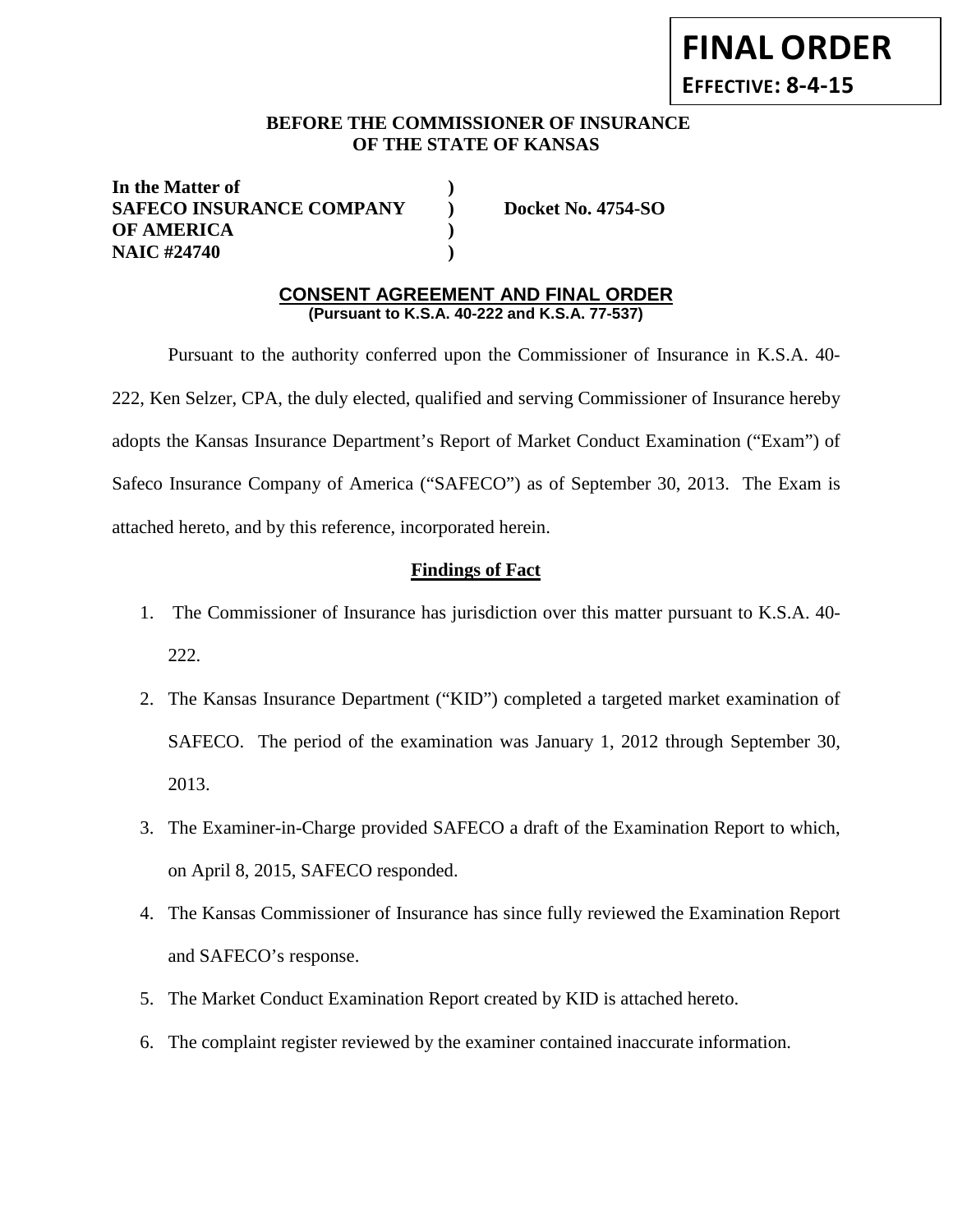- 7. SAFECO did not adequately respond to five complaints within the timeframes specified by Kansas regulations.
- 8. SAFECO has used some rules and rates that had not been approved by KID.
- 9. Of the automobile policies reviewed, several items were incorrect, inconsistent or missing in various filings.
- 10. During the exam, it was discovered that 129 Hawkeye policies had been converted to the SAFECO rating plan using unapproved rates.
- 11. Of the homeowner policies reviewed, several rates and rules were used in rating policies but were not in the corresponding filing.
- 12. As a result of the findings identified during this exam, SAFECO has since conducted a review of its rating plan and refiled rates and rules prior to the exam report being finalized.

## **Applicable Law**

13. K.S.A. 40-222 provides, in pertinent parts:

(a) Whenever the commissioner of insurance deems it necessary but at least once every five years, the commissioner may make, or direct to be made, a financial examination of any insurance company in the process of organization, or applying for admission or doing business in this state. In addition, at the commissioner's discretion the commissioner may make, or direct to be made, a market regulation examination of any insurance company doing business in this state.

14. K.A.R. 40-1-34, provides:

#### Section 6

(b) Every insurer, upon receipt of an inquiry from the insurance department respecting a claim shall, within fifteen working days of receipt of such inquiry, furnish the department with an adequate response to the inquiry.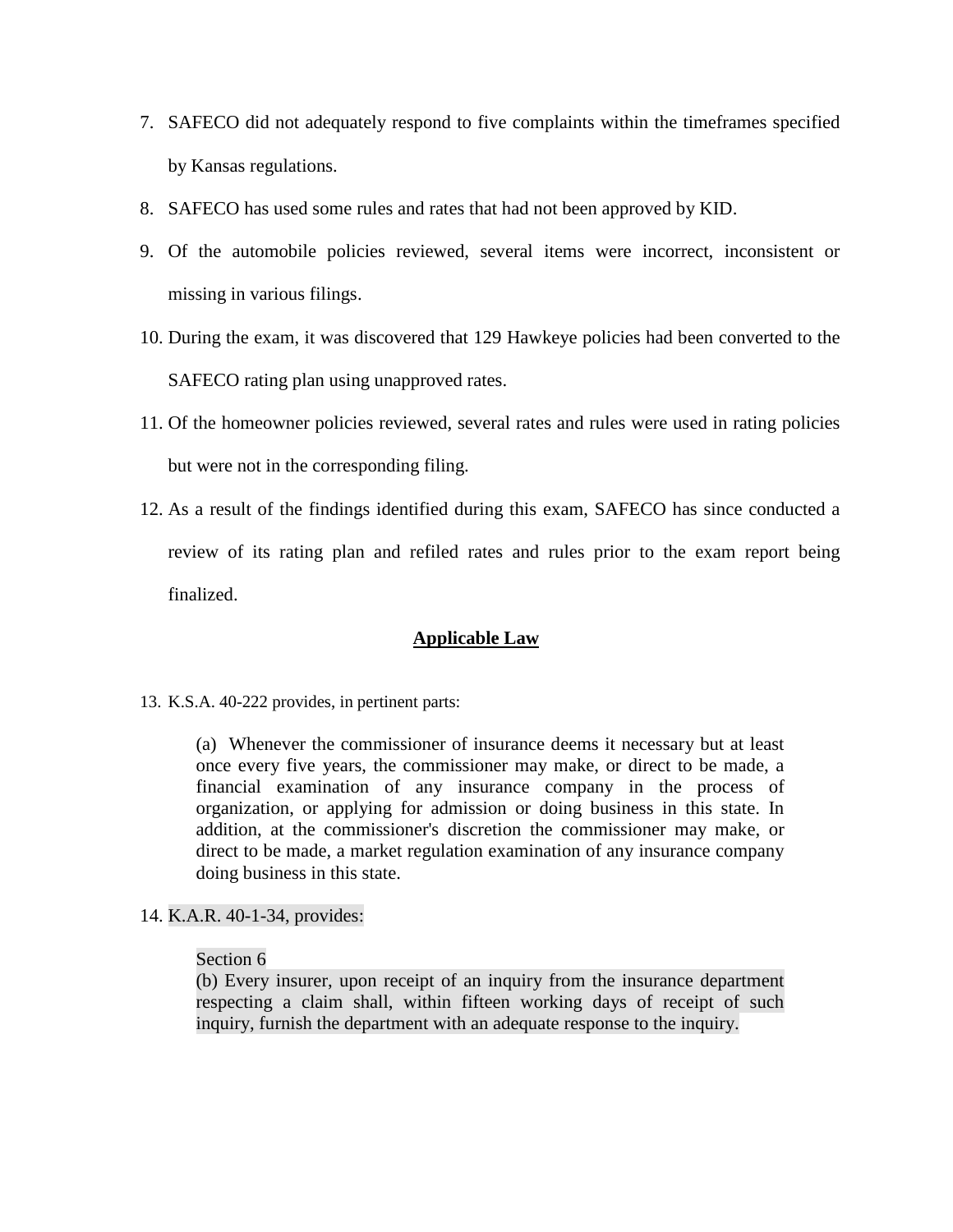#### 15. K.S.A. 40-2404 provides, in pertinent part:

The following are hereby defined as unfair methods of competition and unfair or deceptive acts or practices in the business of insurance:

(10) Failure to maintain complaint handling procedures. Failure of any person, who is an insurer on an insurance policy, to maintain a complete record of all the complaints which it has received since the date of its last examination under K.S.A. 40-222, and amendments thereto; but no such records shall be required for complaints received prior to the effective date of this act. The record shall indicate the total number of complaints, their classification by line of insurance, the nature of each complaint, the disposition of the complaints, the date each complaint was originally received by the insurer and the date of final disposition of each complaint. For purposes of this subsection, "complaint" means any written communication primarily expressing a grievance related to the acts and practices set out in this section.

## 16. K.S.A. 40-2,125 provides, in pertinent part:

(a) If the commissioner determines after notice and opportunity for a hearing that any person has engaged or is engaging in any act or practice constituting a violation of any provision of Kansas insurance statutes or any rule and regulation or order thereunder, the commissioner may in the exercise of discretion, order any one or more of the following:

(1) Payment of a monetary penalty of not more than \$1,000 for each and every act or violation, unless the person knew or reasonably should have known such person was in violation of the Kansas insurance statutes or any rule and regulation or order thereunder, in which case the penalty shall be not more than \$2,000 for each and every act or violation;

. . .

(3) that such person cease and desist from the unlawful act or practice and take such affirmative action as in the judgment of the commissioner will carry out the purposes of the violated or potentially violated provision.

#### 17. K.S.A. 40-955 states, in pertinent part:

(a) Every insurer shall file with the commissioner, except as to inland marine risks where general custom of the industry is not to use manual rates or rating plans, every manual of classifications, rules and rates, every rating plan, policy form and every modification of any of the foregoing which it proposes to use. Every such filing shall indicate the proposed effective date and the character and extent of the coverage contemplated and shall be accompanied by the information upon which the insurer supports the filings. A filing and any supporting information shall be open to public inspection after it is filed with the commissioner. An insurer may satisfy its obligations to make such filings by authorizing the commissioner to accept on its behalf the filings made by a licensed rating organization or another insurer. Nothing contained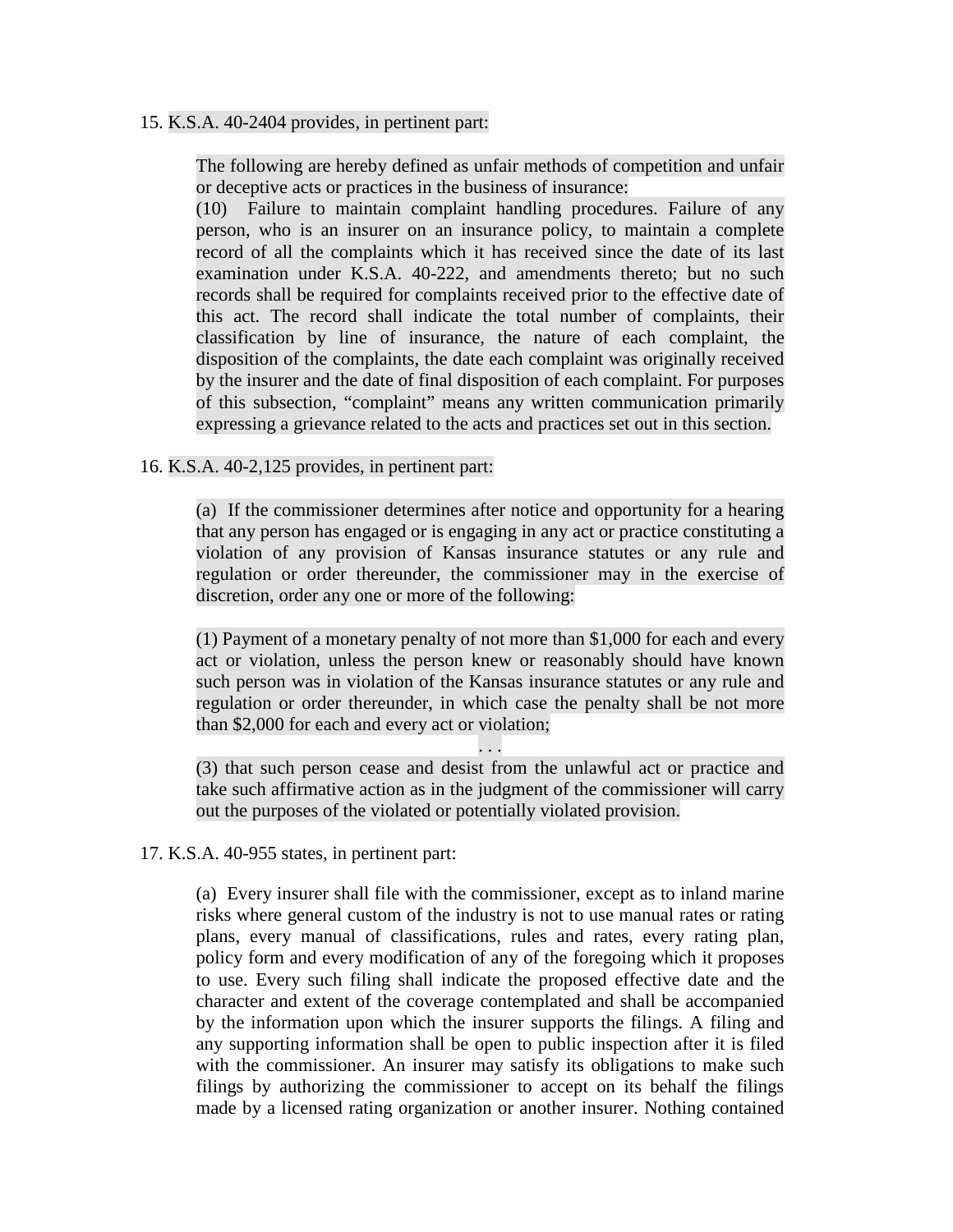in this act shall be construed to require any insurer to become a member or subscriber of any rating organization.

(g) No insurer shall make or issue a contract or policy except in accordance with filings which have been filed or approved for such insurer as provided in this act."

#### **Conclusions of Law**

Based on the Findings of Fact enumerated in Paragraphs #1 through #12 and the applicable law cited above, **THE COMMISSIONER OF INSURANCE MAKES THE** 

#### **FOLLOWING ORDERS:**

- 18. The Commissioner of Insurance has jurisdiction over this matter pursuant to K.S.A. 40- 222.
- 19. The Kansas Insurance Department's (KID) Report of Market Conduct Examination of SAFECO Insurance Company of America as of September 30, 2013 is herein adopted in its entirety.
- 20. Based on Finding of Fact #6, SAFECO has violated K.S.A. 40-2404 (10).
- 21. Based on Finding of Fact #7, SAFECO has violated K.A.R. 40-1-34 Section 6(b).
- 22. Based on Findings of Fact #9, #10 and #11, SAFECO has violated K.S.A. 40-955 (a) and  $(g)$ .
- 23. SAFECO neither admits nor denies the violations noted above.

#### **Orders**

Based on the Findings of Fact, Applicable and conclusions cited above, **IT IS** 

## **ORDERED BY THE COMMISSIONER OF INSURANCE:**

1. Pursuant to K.S.A. 40-2,125(a)(1), SAFECO shall pay a monetary penalty of \$500 for violation of K.S.A. 40-2404(10) for failing to maintain an accurate complaint record.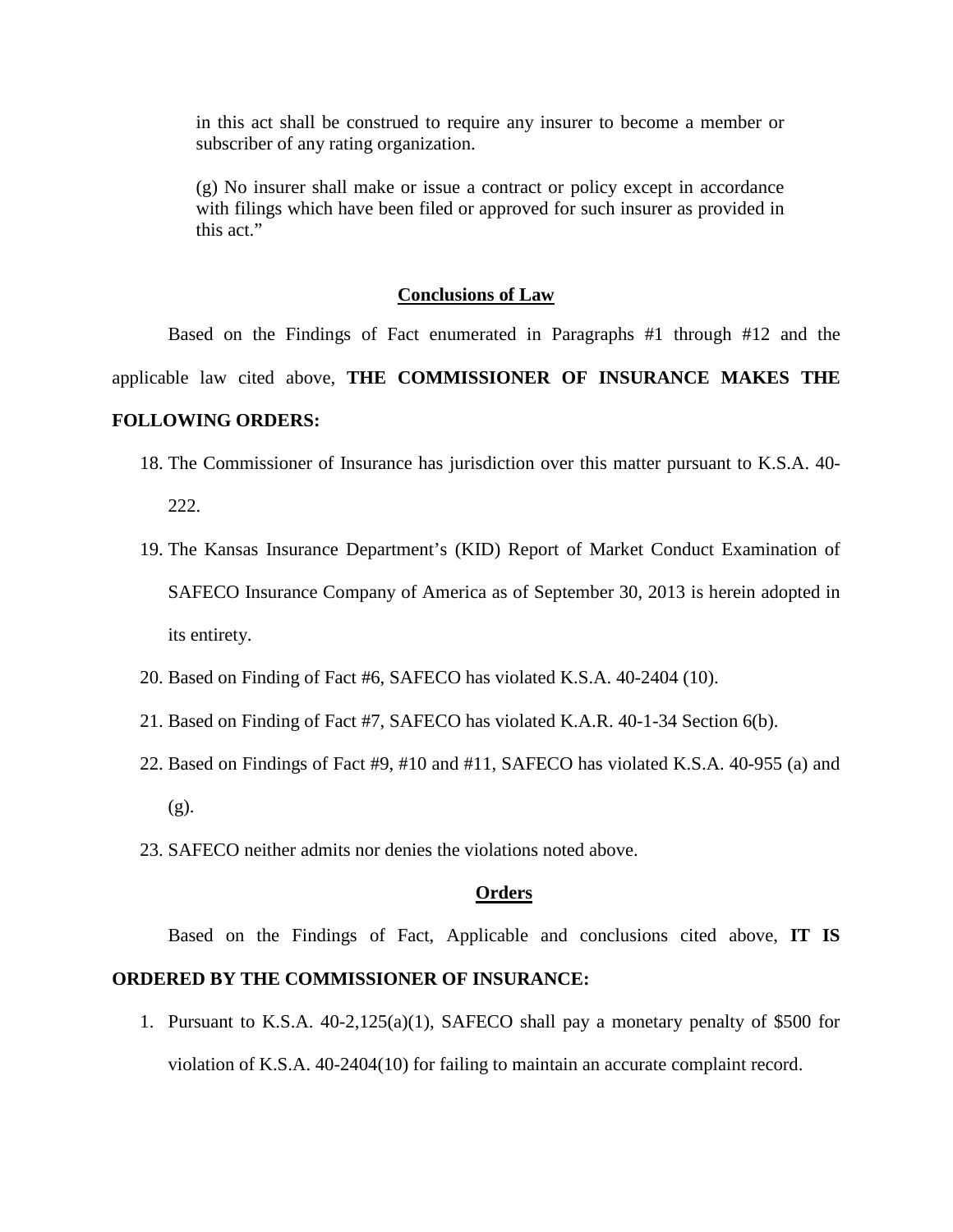- 2. Pursuant to K.S.A. 40-2,125(a)(1), SAFECO shall pay a monetary penalty of \$500 for violation of K.A.R. 40-1-34, Section 6(b) for failing to properly respond to complaints filed with the Kansas Insurance Department.
- 3. Pursuant to K.S.A. 40-2,125(a)(1), SAFECO shall pay a monetary penalty of \$70,000 for violation of K.S.A. 40-955(a) and (g) for selling automobile policies at rates not approved by the Commissioner.
- 4. Pursuant to K.S.A. 40-2,125(a)(1), SAFECO shall pay a monetary penalty of \$10,000 for violation of K.S.A. 40-955(a) and (g) for selling homeowner policies at rates not approved by the Commissioner.

## **IT IS SO ORDERED THIS \_\_\_4th\_\_\_ DAY OF \_\_\_\_\_August\_\_\_\_\_, 2015, IN THE CITY OF TOPEKA, STATE OF KANSAS.**



\_/s/ Ken Selzer\_**\_\_\_\_\_\_\_\_\_\_\_\_\_\_\_\_** Ken Selzer Commissioner of Insurance

BY:

 $/s$  Diane Minear Diane Minear General Counsel

APPROVED BY:

\_/s/ Michele McCormick\_\_\_\_\_\_\_\_\_\_\_\_\_\_\_\_\_\_ Michele McCormick, AVP & Sr. Corp. Counsel Manager Market Conduct Services